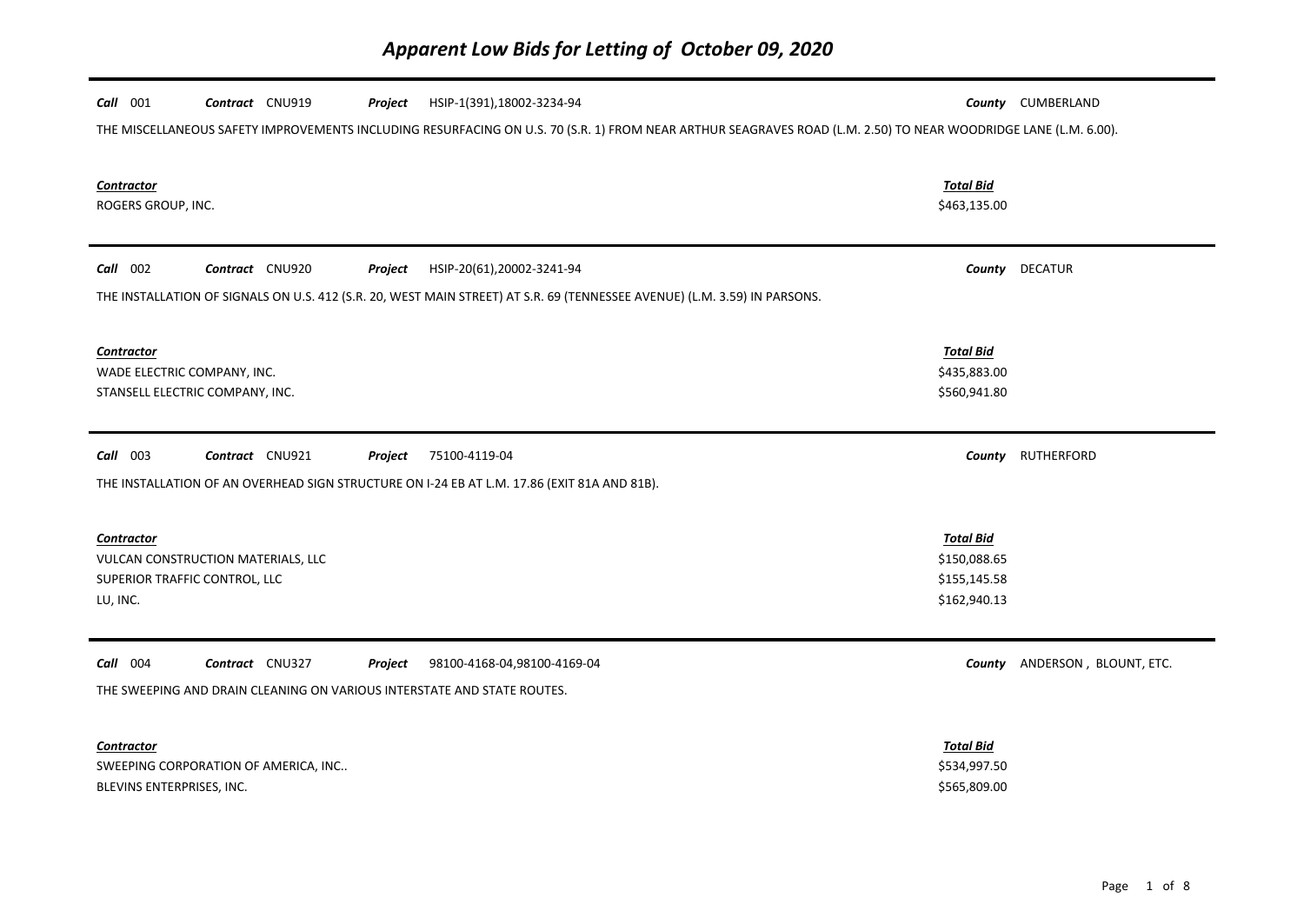| 98400-4152-04,98400-4153-04<br>Call 005<br>Contract CNU330<br>Project                                                                                                                  | County                                                                 | BENTON, CARROLL, ETC. |
|----------------------------------------------------------------------------------------------------------------------------------------------------------------------------------------|------------------------------------------------------------------------|-----------------------|
| THE SWEEPING AND DRAIN CLEANING ON VARIOUS INTERSTATE AND STATE ROUTES.                                                                                                                |                                                                        |                       |
| Contractor<br>SWEEPING CORPORATION OF AMERICA, INC                                                                                                                                     | <b>Total Bid</b><br>\$879,999.42                                       |                       |
| Call 006<br>Contract CNU317<br>Project<br>R-HSIP-33(118),05001-3289-94                                                                                                                 | County                                                                 | <b>BLOUNT</b>         |
| THE GRADING, DRAINAGE, SIGNALS AND PAVING ON U.S. 129 (U.S. 411, S.R. 33) AT FOOTHILLS MALL DRIVE/MONTGOMERY LANE (L.M. 10.21).                                                        |                                                                        |                       |
| <b>Contractor</b><br>WHALEY CONSTRUCTION, LLC<br>APAC-ATLANTIC, INC.<br>J & M GRADING DIVISION, LLC                                                                                    | <b>Total Bid</b><br>\$3,911,137.19<br>\$4,274,471.80<br>\$4,471,008.90 |                       |
| Call 007<br>Contract CNU328<br>98200-4149-04,98200-4150-04<br>Project<br>THE SWEEPING AND DRAIN CLEANING ON VARIOUS INTERSTATE AND STATE ROUTES.                                       | County                                                                 | BRADLEY, GRUNDY, ETC. |
| <b>Contractor</b><br>SWEEPING CORPORATION OF AMERICA, INC<br>BLEVINS ENTERPRISES, INC.                                                                                                 | <b>Total Bid</b><br>\$360,999.98<br>\$416,404.00                       |                       |
| Call 008<br>Contract CNU311<br>Project<br>HSIP-800(35),08945-3462-94<br>THE MISCELLANEOUS SAFETY IMPROVEMENTS INCLUDING HIGH FRICTION SURFACE TREATMENT (HFST) ON VARIOUS LOCAL ROADS. |                                                                        | County CANNON         |
| <b>Contractor</b><br>SUPERIOR TRAFFIC CONTROL, LLC                                                                                                                                     | <b>Total Bid</b><br>\$381,956.85                                       |                       |
| HIGHWAY MARKINGS, INC.                                                                                                                                                                 | \$388,281.00                                                           |                       |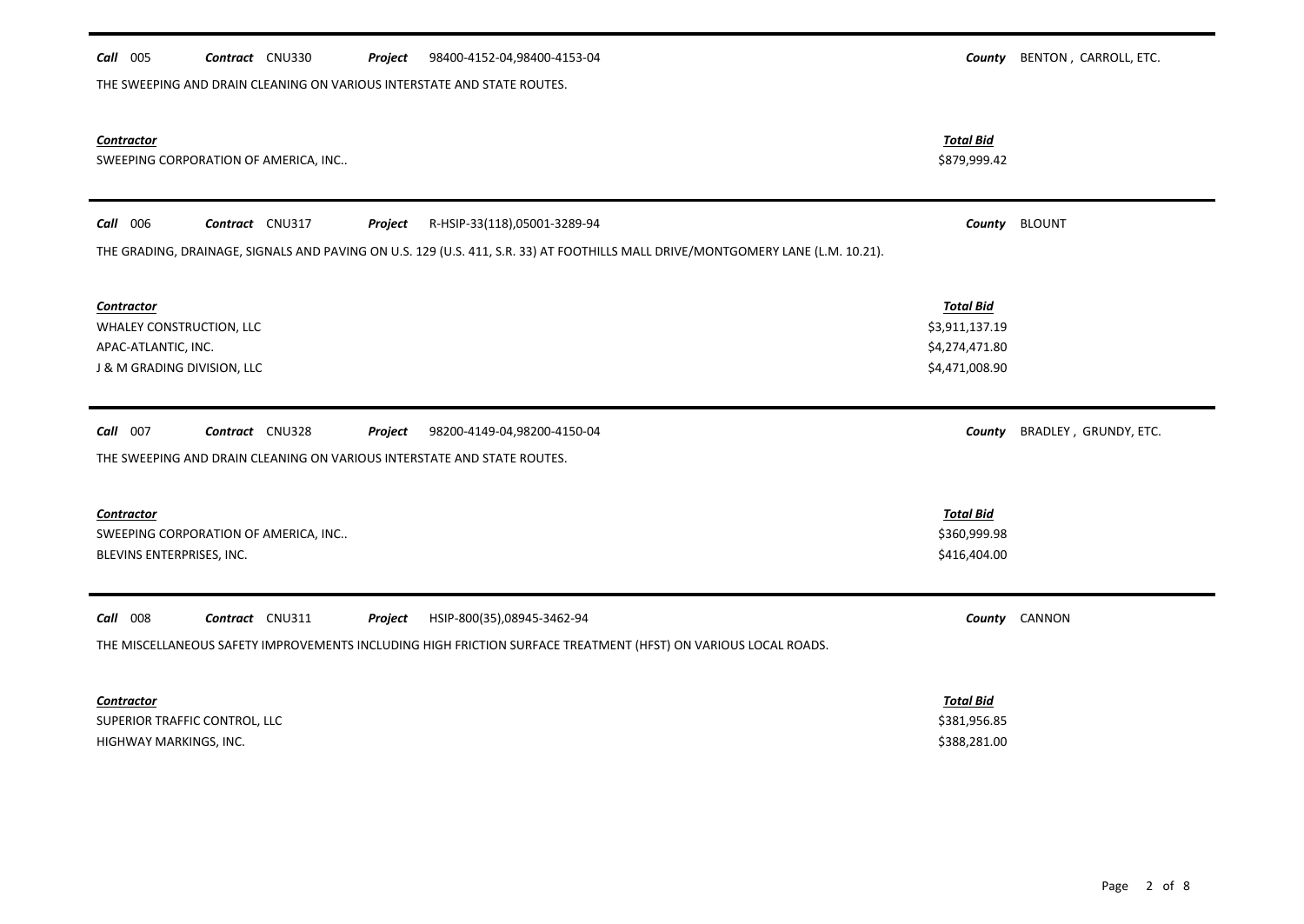# *Contractor Total Bid* SWEEPING CORPORATION OF AMERICA, INC.. \$118,999.93 BLEVINS ENTERPRISES, INC. \$130,680.00 *Call* 010 *Contract* CNU316 *Project County* COFFEE NH-SIP-55(18),16009-3241-94 THE MISCELLANEOUS SAFETY IMPROVEMENTS ON S.R. 55 FROM BELMONT ROAD (L.M. 9.98) TO BOWLING ALLEY ROAD (L.M. 10.24) IN MANCHESTER, INCLUDING GRADING, DRAINAGE AND PAVING. *Contractor Total Bid* ROGERS GROUP, INC. \$339,412.90 SESSIONS PAVING COMPANY **\$433,915.23** WRIGHT PAVING CONTRACTORS, INC. And the contractors, inc. the contractors of the contractors, inc. the contractors of the contractors, inc. the contractors of the contractors, inc. the contractors of the contractors of the *Call* 012 *Contract* CNU329 *Project County* DAVIDSON , HUMPHREYS, ETC. THE SWEEPING AND DRAIN CLEANING ON VARIOUS INTERSTATE AND STATE ROUTES. 98303-4186-04,98303-4187-04 *Contractor Total Bid* SWEEPING CORPORATION OF AMERICA, INC.. \$1,244,998.52 BLEVINS ENTERPRISES, INC. \$1,384,856.50 SPECTRUM ENVIRONMENTAL SERVICES. INC. \$1,427,443.48

*Call* 013 *Contract* CNU313 *Project County* FRANKLIN PHSIP/NH-SIP-15(185),26002-3242-94

THE SWEEPING ON VARIOUS INTERSTATE AND STATE ROUTES.

THE GRADING, DRAINAGE, CONSTRUCTION OF A RETAINING WALL, SIGNALS AND PAVING ON U.S. 41A (S.R. 15) AT UNIVERSITY AVENUE (L.M. 27.88).

98100-4167-04

# **NO BIDS RECEIVED**

## *Contractor Total Bid*

*Call* 009 *Contract* CNU326 *Project County* CARTER , GREENE, ETC.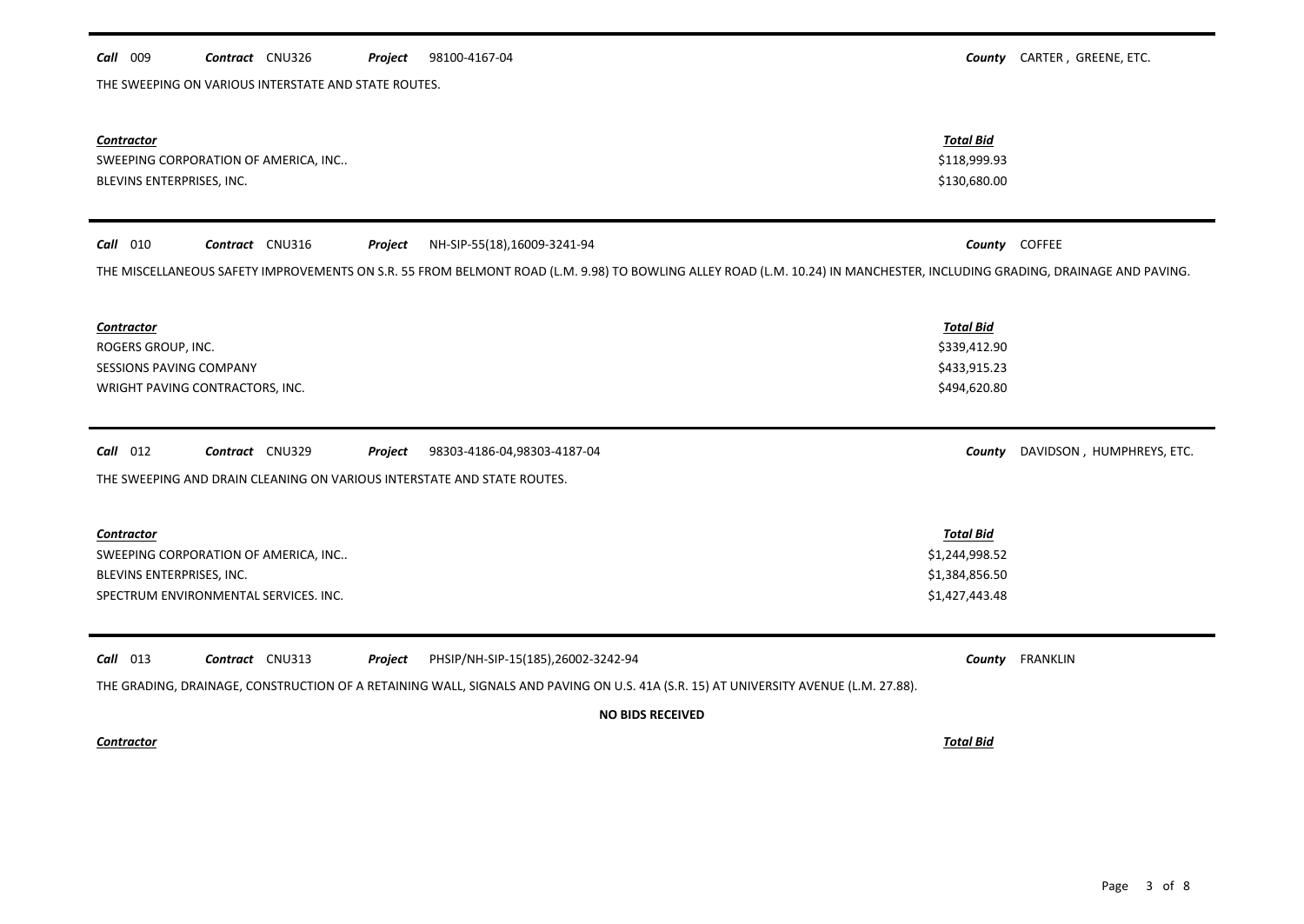#### *Call* 014 *Contract* CNU310 *Project County* HANCOCK HSIP-3400(11),34945-3432-94

THE MISCELLANEOUS SAFETY IMPROVEMENTS ON VARIOUS LOCAL ROADS.

| <b>Contractor</b><br>SUPERIOR PAVEMENT MARKING, INC.<br>SUPERIOR TRAFFIC CONTROL, LLC<br>HIGHWAY MARKINGS, INC.                                                                                                                | <b>Total Bid</b><br>\$136,594.05<br>\$136,594.05<br>\$152,686.85                 |                |
|--------------------------------------------------------------------------------------------------------------------------------------------------------------------------------------------------------------------------------|----------------------------------------------------------------------------------|----------------|
| Call 015<br>Contract CNU314<br>STP-128(13),36010-3223-14<br>Project                                                                                                                                                            |                                                                                  | County HARDIN  |
| THE GRADING, DRAINAGE AND PAVING ON S.R. 128 FROM SOUTH OF PYBURNS DRIVE (L.M. 3.11) TO NORTH OF S.R. 226 (AIRPORT ROAD) (L.M. 6.54).                                                                                          |                                                                                  |                |
| <b>Contractor</b><br>DELTA CONTRACTING COMPANY, LLC<br>ACUFF ENTERPRISES, INC. D/B/A<br>VOLUNTEER BRIDGE CONSTRUCTION, INC.                                                                                                    | <b>Total Bid</b><br>\$5,073,915.02<br>\$6,850,000.00<br>\$7,707,426.62           |                |
| Call 016<br>Contract CNU001<br>Project<br>HSIP-1(394),37070-3234-94,HSIP-1341(10),37952-3547-94,STP-M-3949(6),37952-3548-54<br>THE MISCELLANEOUS SAFETY IMPROVEMENTS ON U.S. 11W (S.R. 1) AND VARIOUS LOCAL ROUTES.            |                                                                                  | County HAWKINS |
| <b>Contractor</b><br>HIGHWAY MARKINGS, INC.<br>SUPERIOR TRAFFIC CONTROL, LLC<br>SUPERIOR PAVEMENT MARKING, INC.<br>VOLUNTEER HIGHWAY SUPPLY CO. INC.                                                                           | <b>Total Bid</b><br>\$172,876.55<br>\$179,570.88<br>\$182,478.00<br>\$192,527.00 |                |
| NH-098-1(21),47954-3685-14<br>Call 017<br>Contract CNU334<br>Project<br>THE ANNUAL PREVENTATIVE AND UNSCHEDULED MAINTENANCE ON THE KNOXVILLE SMARTWAY I.T.S. SYSTEM EQUIPMENT, INCLUDING THE TRANSPORTATION MANAGEMENT CENTER. | County KNOX                                                                      |                |
| <b>Contractor</b><br>STANSELL ELECTRIC COMPANY, INC.<br>KAPSCH TRAFFICCOM, USA, INC.                                                                                                                                           | <b>Total Bid</b><br>\$7,634,800.00<br>\$7,985,000.00                             |                |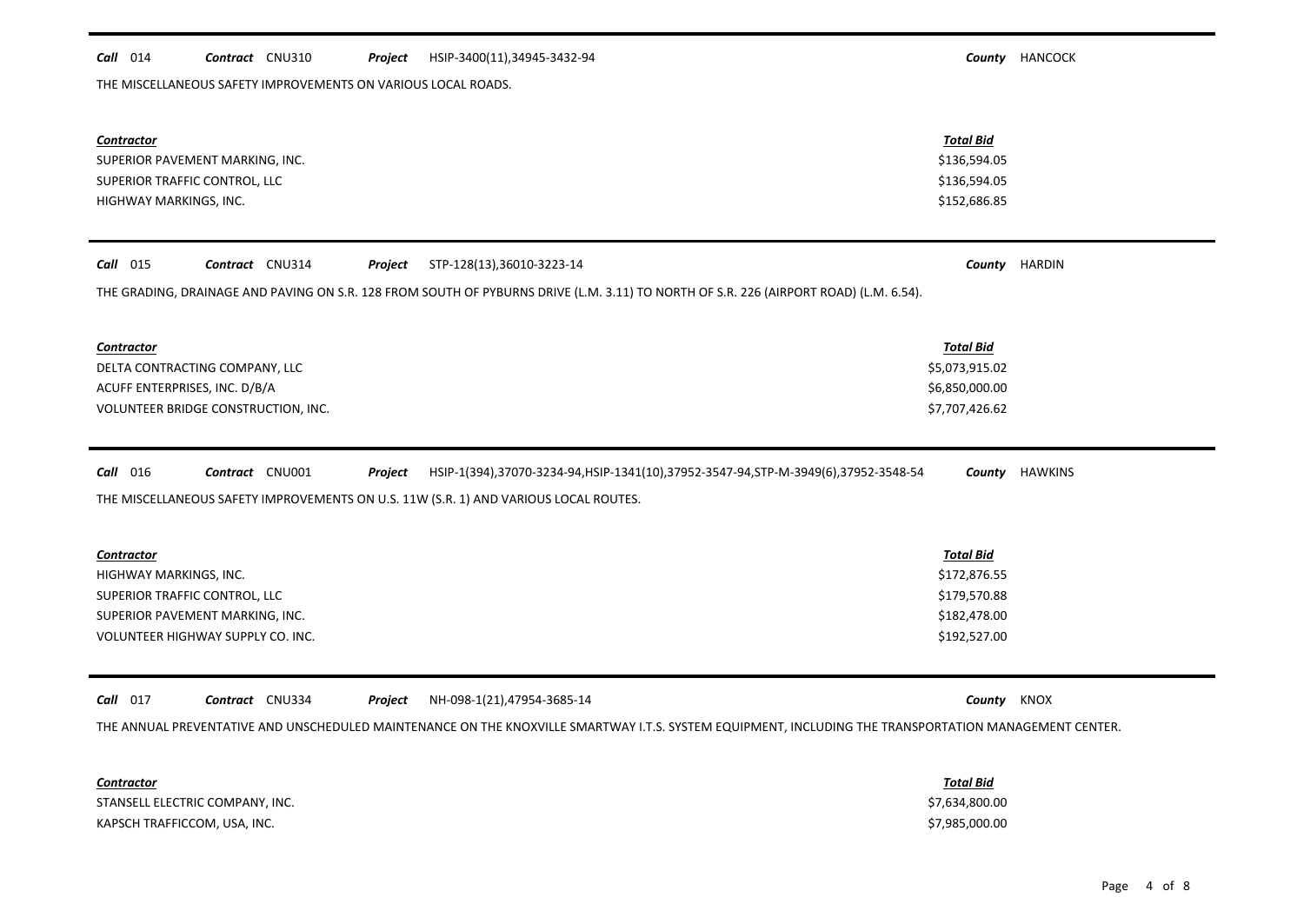| 47100-4118-04<br>$Call$ 018<br>Contract CNU260<br>Project                                                                                                                                                                                                                                                   | County KNOX                                                                      |                |
|-------------------------------------------------------------------------------------------------------------------------------------------------------------------------------------------------------------------------------------------------------------------------------------------------------------|----------------------------------------------------------------------------------|----------------|
| THE INSTALLATION OF TDOT SMARTWAY INTELLIGENT TRANSPORTATION SYSTEM (ITS) I-40/I-640 TRAVELER INFORMATION MESSAGE BOARDS.                                                                                                                                                                                   |                                                                                  |                |
| <b>Contractor</b><br>STANSELL ELECTRIC COMPANY, INC.                                                                                                                                                                                                                                                        | <b>Total Bid</b><br>\$347,275.50                                                 |                |
| <b>Call</b> 019<br>Contract CNU322<br>STP-M-I-75-2(42),53002-3161-54<br>Project                                                                                                                                                                                                                             |                                                                                  | County LOUDON  |
| THE INTERCHANGE LIGHTING ON I-75 AT THE JUNCTION WITH U.S. 321 (S.R. 73) (EXIT 81, L.M. 14.98).                                                                                                                                                                                                             |                                                                                  |                |
| <b>Contractor</b><br>STANSELL ELECTRIC COMPANY, INC.                                                                                                                                                                                                                                                        | <b>Total Bid</b><br>\$712,779.39                                                 |                |
| Contract CNU312<br>$Call$ 020<br>Project<br>STP-SIP-2(253),53004-3247-94                                                                                                                                                                                                                                    |                                                                                  | County LOUDON  |
| THE GRADING, DRAINAGE AND PAVING ON U.S. 11 (S.R. 2) FROM SOUTH OF LOUDON MIDDLE SCHOOL (L.M. 5.13) TO NORTH OF CARTER STREET (L.M. 5.35).                                                                                                                                                                  |                                                                                  |                |
| <b>Contractor</b><br>APAC-ATLANTIC, INC.<br>ROGERS GROUP, INC.<br>WHALEY CONSTRUCTION, LLC<br>J & M GRADING DIVISION, LLC                                                                                                                                                                                   | <b>Total Bid</b><br>\$449,838.75<br>\$508,064.48<br>\$565,677.61<br>\$613,797.75 |                |
| $Call$ 021<br>Contract CNU315<br>NH-I-40-2(337),57201-3153-44<br>Project<br>THE WIDENING ON I-40 FROM EAST OF U.S. 45 (S.R. 5) (L.M. 15.09) TO EAST OF U.S. 70 (S.R. 1) (L.M. 20.60) IN JACKSON, INCLUDING BRIDGES, RETAINING WALLS AND INSTALLATION OF TDOT SMARTWAY<br>INTELLIGENT TRANSPORTATION SYSTEM. |                                                                                  | County MADISON |
|                                                                                                                                                                                                                                                                                                             |                                                                                  |                |
| <b>Contractor</b>                                                                                                                                                                                                                                                                                           | <b>Total Bid</b>                                                                 |                |
| JONES BROS. CONTRACTORS, LLC                                                                                                                                                                                                                                                                                | \$109,890,625.45                                                                 |                |
| DEMENT CONSTRUCTION COMPANY, LLC<br>KIEWIT INFRASTRUCTURE SOUTH CO.<br>\$155,105,167.34                                                                                                                                                                                                                     | \$113,497,450.09                                                                 |                |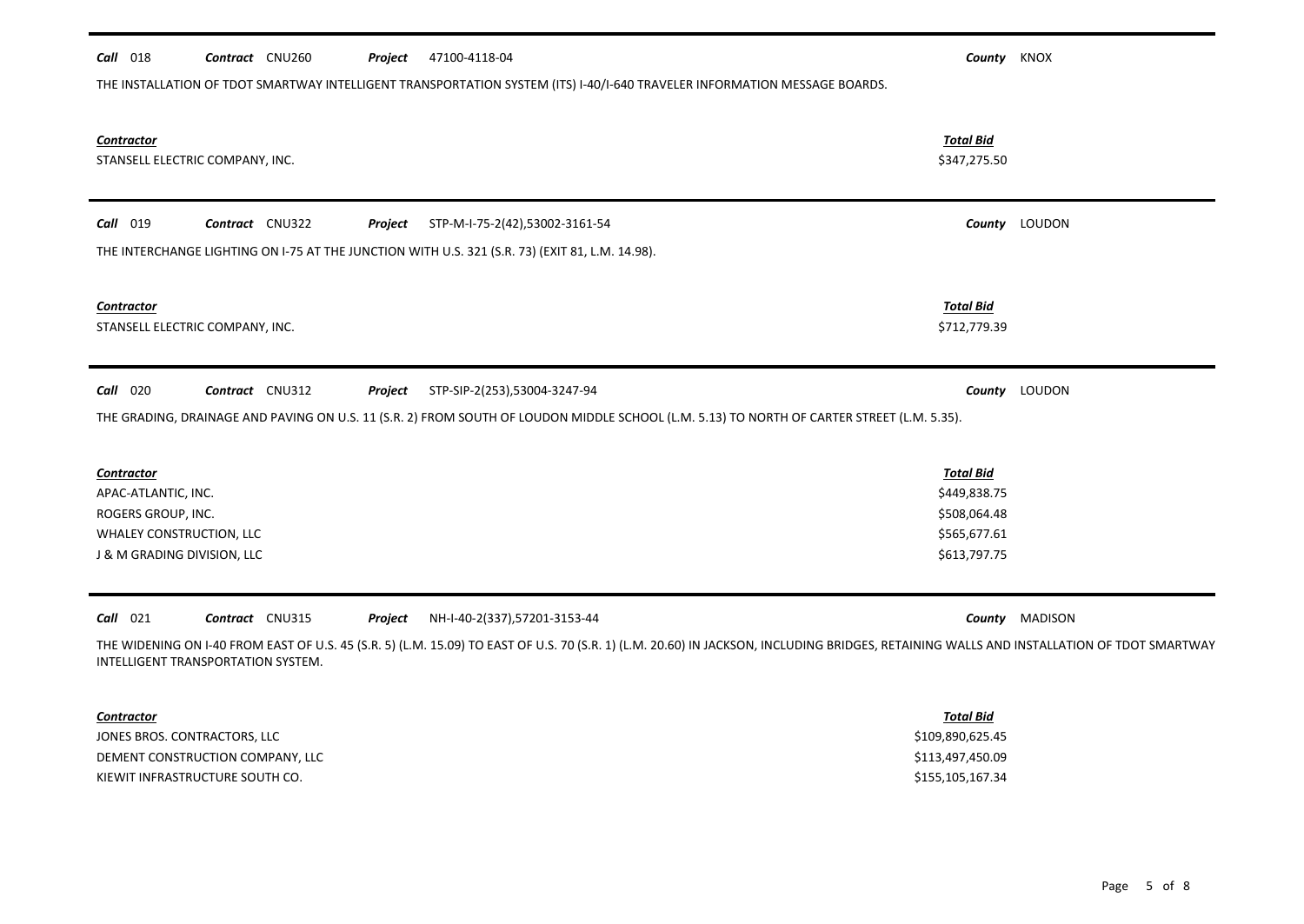## *Call* 022 *Contract* CNU100 *Project County* MORGAN HSIP-6500(39),65945-3464-94

THE MISCELLANEOUS SAFETY IMPROVEMENTS ON VARIOUS LOCAL ROADS.

| Contractor<br>SUPERIOR TRAFFIC CONTROL, LLC<br>SUPERIOR PAVEMENT MARKING, INC.<br>HIGHWAY MARKINGS, INC.<br>VOLUNTEER HIGHWAY SUPPLY CO. INC. | <b>Total Bid</b><br>\$146,799.77<br>\$147,553.45<br>\$157,613.05<br>\$189,601.70 |                |
|-----------------------------------------------------------------------------------------------------------------------------------------------|----------------------------------------------------------------------------------|----------------|
| Contract CNU291<br>$Call$ 023<br>HSIP-6900(9),69945-3435-94<br>Project                                                                        |                                                                                  | County PICKETT |
| THE MISCELLANEOUS SAFETY IMPROVEMENTS ON VARIOUS LOCAL ROADS.                                                                                 |                                                                                  |                |
|                                                                                                                                               |                                                                                  |                |
| <b>Contractor</b>                                                                                                                             | <b>Total Bid</b>                                                                 |                |
| SUPERIOR TRAFFIC CONTROL, LLC                                                                                                                 | \$75,754.25                                                                      |                |
| SUPERIOR PAVEMENT MARKING, INC.                                                                                                               | \$76,754.25                                                                      |                |
| VOLUNTEER HIGHWAY SUPPLY CO. INC.                                                                                                             | \$95,442.50                                                                      |                |
|                                                                                                                                               |                                                                                  |                |
| Call<br>024<br>Contract CNU270<br>Project<br>R-HSIP-135(18),71011-3233-94                                                                     | County                                                                           | PUTNAM         |
| THE GRADING, DRAINAGE, SIGNALS AND PAVING ON S.R. 135 (BURGESS FALLS ROAD) AT THE INTERSECTION OF WEST CEMETERY ROAD (L.M. 6.58).             |                                                                                  |                |
|                                                                                                                                               |                                                                                  |                |
| <b>Contractor</b>                                                                                                                             | <b>Total Bid</b>                                                                 |                |

ROGERS GROUP, INC. \$1,660,633.73 VULCAN CONSTRUCTION MATERIALS, LLC **EXECUTE EN EXECUTA SERVERON SERVERON SERVERON SERVERON SOLUTION** \$2,067,980.70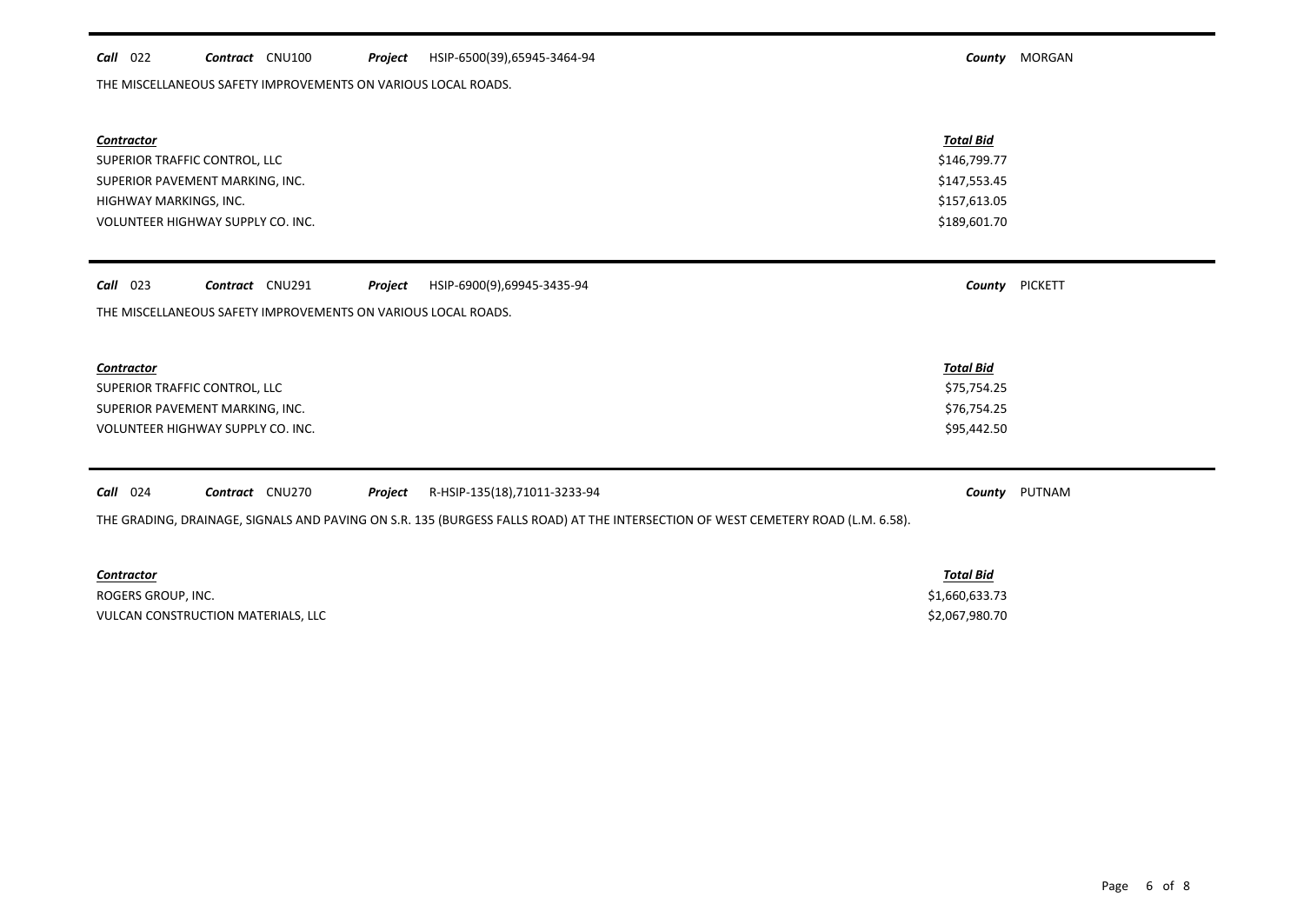#### *Call* 025 *Contract* CNU246 *Project County* ROBERTSON HSIP-25(49),74018-3207-94

THE IMPROVEMENT OF THE INTERSECTION ON S.R. 25 AT S.R. 49, INCLUDING GRADING, DRAINAGE AND PAVING (L.M. 7.5 - L.M. 7.8).

| <b>Contractor</b>                        | <b>Total Bid</b> |
|------------------------------------------|------------------|
| SCOTTY'S CONTRACTING & STONE, LLC        | \$599,873.69     |
| CHARLES DEWEESE CONSTRUCTION, INC        | \$645,902.32     |
| ROGERS GROUP, INC.                       | \$690,000.00     |
| CLAYTON PROPERTIES GROUP, INC. DBA SOUTH | \$730,875.74     |
| SESSIONS PAVING COMPANY                  | \$846,193.25     |
| CIVIL CONSTRUCTORS, LLC                  | \$862,148.60     |
| VULCAN CONSTRUCTION MATERIALS, LLC       | \$1,050,906.25   |

| $Call$ 026 |  | <b>Contract</b> CNU332 |  |  | <b>Project</b> STP-266(13), 75027-3225-14 |
|------------|--|------------------------|--|--|-------------------------------------------|
|------------|--|------------------------|--|--|-------------------------------------------|

**County** RUTHERFORD

THE GRADING, DRAINAGE, CONSTRUCTION OF TWO (2) CONCRETE BULB-TEE BEAM BRIDGES, SIGNALS AND PAVING ON S.R. 266 (JEFFERSON PIKE) FROM S.R. 102 (NISSAN DRIVE) (L.M. 5.01) TO EAST OF I-840 (L.M. 8.82).

| <b>Contractor</b>                        | <b>Total Bid</b> |
|------------------------------------------|------------------|
| CIVIL CONSTRUCTORS, LLC                  | \$64,085,323.83  |
| EUTAW CONSTRUCTION COMPANY, INC.         | \$64,089,055.50  |
| JONES BROS. CONTRACTORS, LLC             | \$64,822,565.69  |
| ROGERS GROUP, INC.                       | \$67,339,339.00  |
| WRIGHT BROTHERS CONSTRUCTION COMPANY, IN | \$67,897,589.68  |
| VULCAN CONSTRUCTION MATERIALS, LLC       | \$69,825,098.00  |
| BELL & ASSOCIATES CONSTRUCTION, LLC      | \$70,264,260.38  |
|                                          |                  |

| $Call$ 027 |  | Contract | <b>CNU125</b> | Project | STP-25(58),80003-3262-14<br>$\sim$ $\sim$ | Countv | <b>SMITH</b> |
|------------|--|----------|---------------|---------|-------------------------------------------|--------|--------------|
|------------|--|----------|---------------|---------|-------------------------------------------|--------|--------------|

THE ROCKFALL MITIGATION ON S.R. 25 AT L.M. 6.6.

| <b>Contractor</b>                 | <b>Total Bid</b> |
|-----------------------------------|------------------|
| CIVIL CONSTRUCTORS, LLC           | \$2,974,196.09   |
| CHARLES DEWEESE CONSTRUCTION, INC | \$3,190,336.84   |
| JONES BROS. CONTRACTORS, LLC      | \$3,584,942.50   |
| CLEARY CONSTRUCTION, INC.         | \$4,334,484.80   |